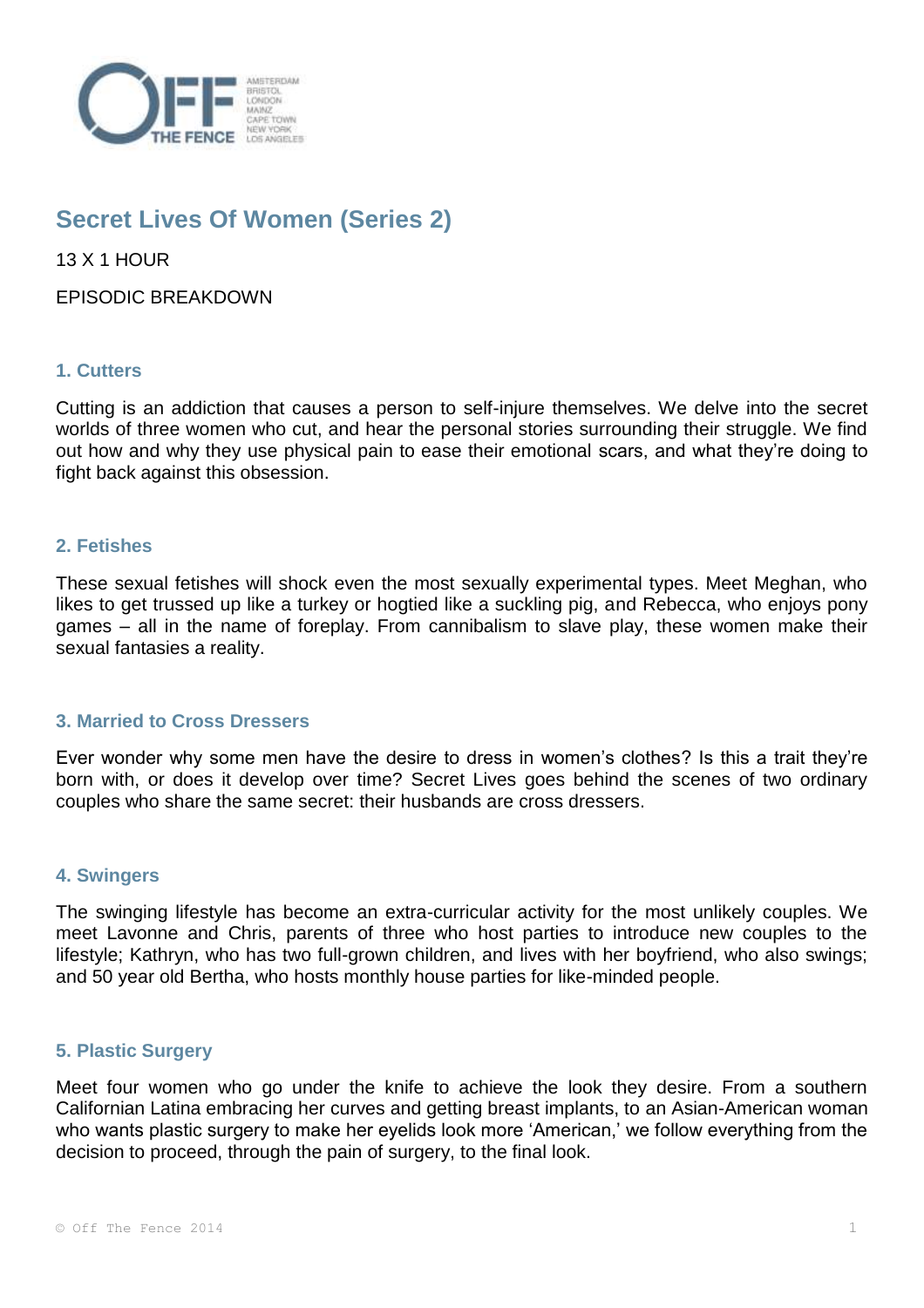### **6. Meth Addicts**

Meth is a drug that takes hold of its viewer so fast they almost cease to function normally. We meet Denise, whose 20 year addiction has severely taken over her life and affected her relationships. Her husband has left her, and she hasn't even met her newest grandchild. Can she clean up her life before it's too late?

# **7. Cougars**

Why should men have all the fun? Meet the Urban Cougar: she's the forty, fifty, or sixty-something woman who preys hot (much-) younger men. She's fierce, sexy, and independent, in fact all the qualities young, sexy, virile men adore. Move over Mrs Robinson!

# **8. Lipstick Lesbians**

Lipstick Lesbians, also known as the women who look, dress, and act like an ultra-feminine woman, only she loves other women! She prefers dresses and skirts to men's suits and flannel shirts; she favours makeup and trendy hairstyles over short hair and a tomboyish wardrobe. Men adore them, but can't have them!

## **9. Obsessive Compulsives**

We explore the secret lives of women who suffer from the stigma of an obsessive compulsive behaviour. From germophobes who spend their lives paralyzed by an intense fear of bacteria, to pack rats whose lives have been taken over by junk, it's a scary and thought-provoking look into the irrational minds of seemingly rational women.

#### **10. Cheaters**

We look into the lives of cheaters, as we meet both women who cheat, and who have been cheated on. Why they do it? what happens when they get caught? and why they stay with a cheating man? Is it part of a natural cycle, the excitement of deceit or just plain addiction to sex?

### **11. Sex for Sale**

A student paying for tuition, a mother making ends meet, a career girl supplementing her income, all these women have one thing in common: they use sex to earn money. From the sexual surrogate and the student stripper, to the hooker mom and phone sex operator, these women open up their homes and their lives to show us what it's like to put a price on sex.

#### **12. Shoplifters**

Retailers in the US lose over \$25m a day to shoplifting. The vast majority of shoplifters are nonprofessionals who steal, not out of financial need or greed, but as a response to social and personal pressures in their life. This is world of women who are addicted to the thrill of crime.